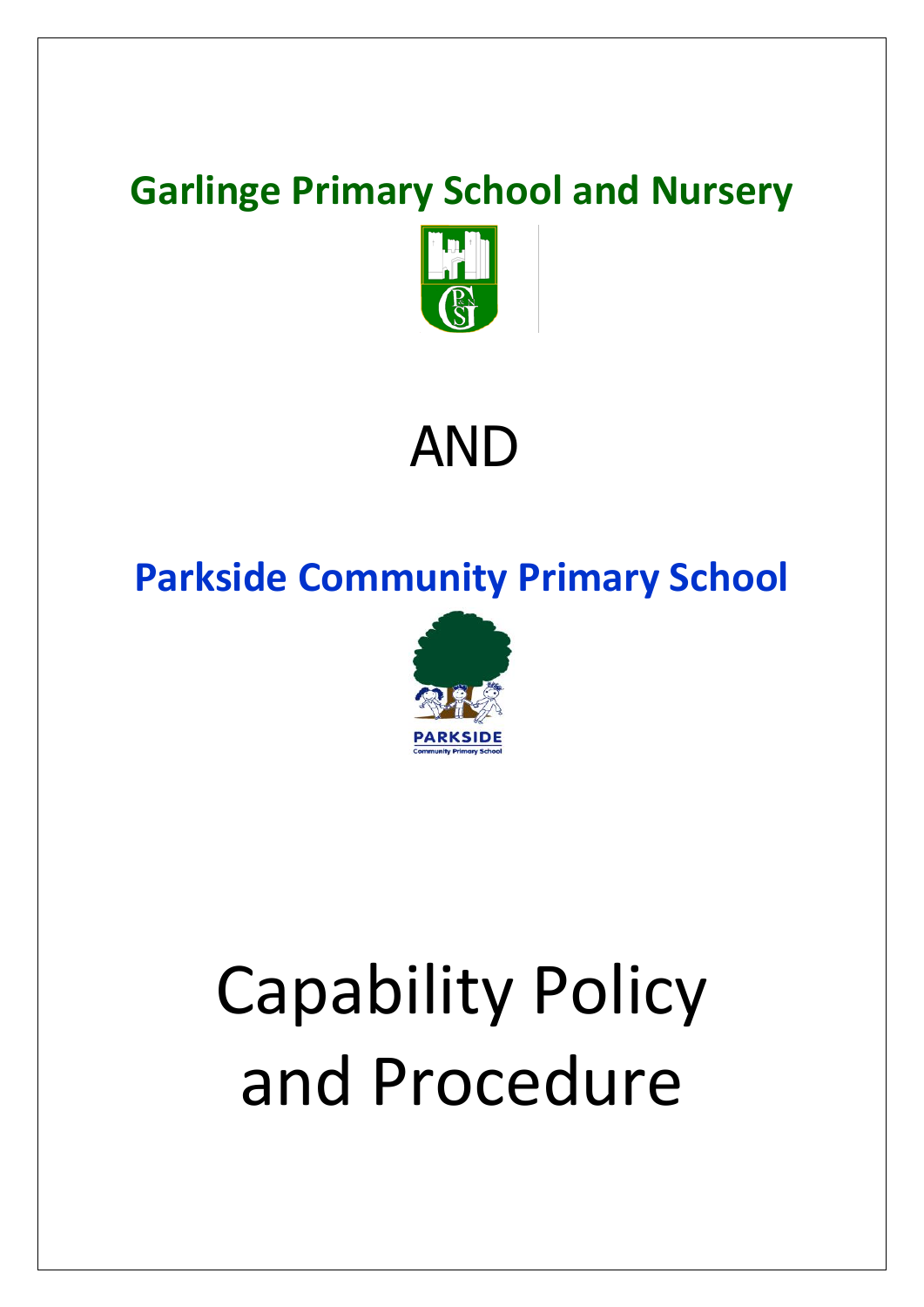#### **Contents**

<span id="page-1-0"></span>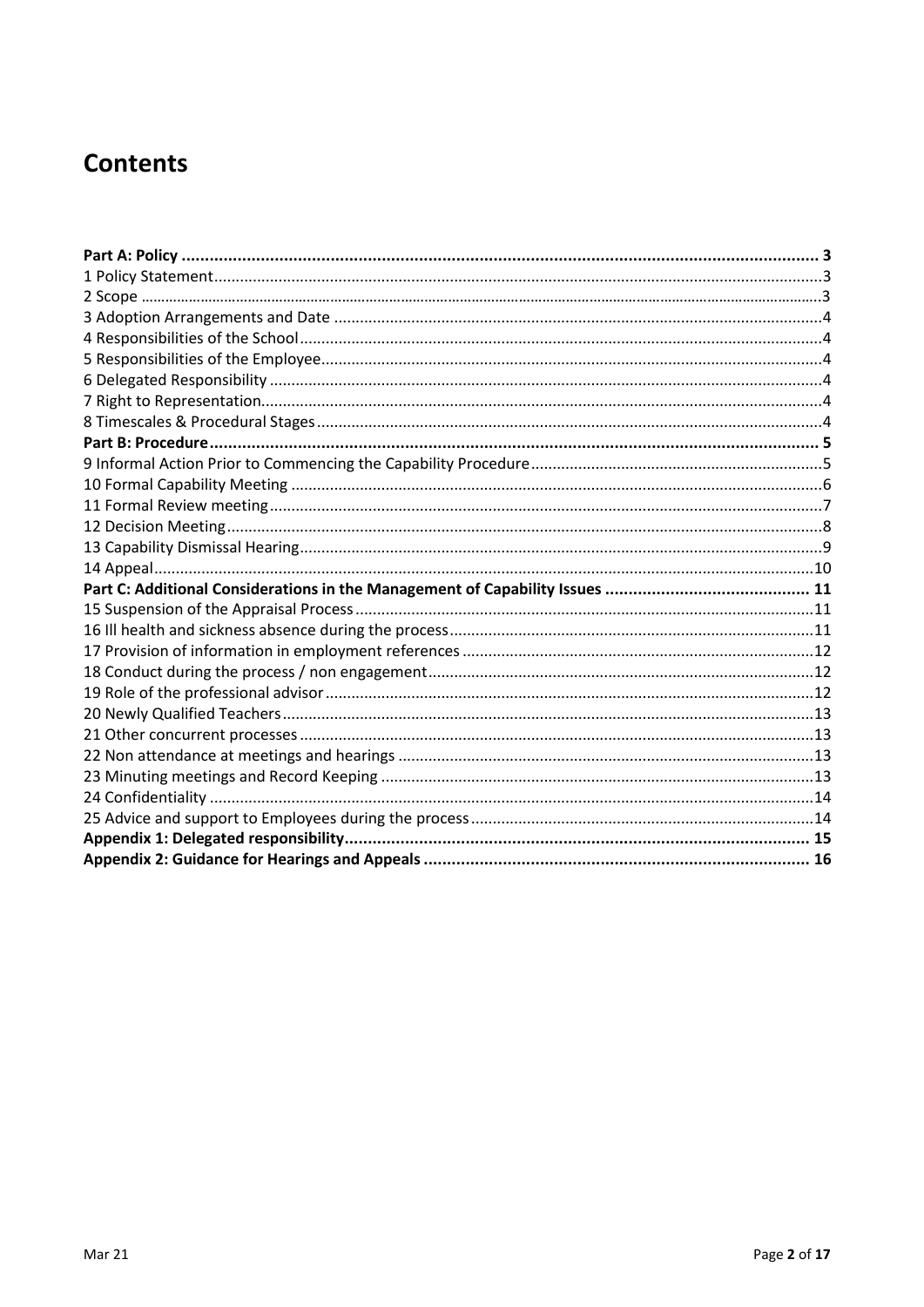#### **Part A – Policy**

#### <span id="page-2-0"></span>**1 Policy Statement**

The School expects the highest standards of performance from all its Employees in order to provide the best possible educational outcomes for pupils. The School also recognises the demands and challenges that may arise whilst working in a school setting and will endeavour to provide reasonable support to Employees in their role.

There are, however, occasions when a significant gap may develop between the performance standards required and expected in a role and the individual Employee's performance which, if not appropriately addressed, may affect pupils' education and/or the overall performance of the School.

This policy and procedure explains the process that the School will follow to address concerns regarding an Employee's performance and assist them to carry out their required duties to an acceptable standard to meet their contractual obligations.

Performance will be monitored by the Executive Headteacher / Head of School / Line Manager on an ongoing basis. It is expected that many performance concerns can be addressed via informal line management support within the appraisal process.

This policy and procedure will be initiated where serious performance concerns have arisen which it has not been possible to resolve through these informal means.

At each stage of the procedure performance expectations will be made clear and objective targets / success criteria identified.

Employees will be given reasonable time, opportunity and support to achieve and sustain the required levels of performance. However, where performance does not meet the expectations of the School, a first or final written capability warning may be issued which may ultimately lead to dismissal.

This procedure explains:

- How the School will address performance concerns in a fair, consistent and structured manner
- What is expected from Managers and Employees with the management of such issues

#### <span id="page-2-1"></span>**2 Scope**

This Policy and Procedure applies to all Teachers and Support Staff employed on either a permanent or temporary / fixed term basis.

It does not apply to Employees within their probationary period. Newly qualified teachers within their Induction period are subject to separate procedures – please refer to section 20.

In some circumstances performance may be unsatisfactory due to an Employee's own negligence, wilful misconduct or refusal to undertake the duties of the post. Such instances may be addressed via the School's Disciplinary Procedure.

The School may need to undertake appropriate investigation / fact finding to establish whether issues of unsatisfactory performance should be addressed via the Capability or Disciplinary Procedures.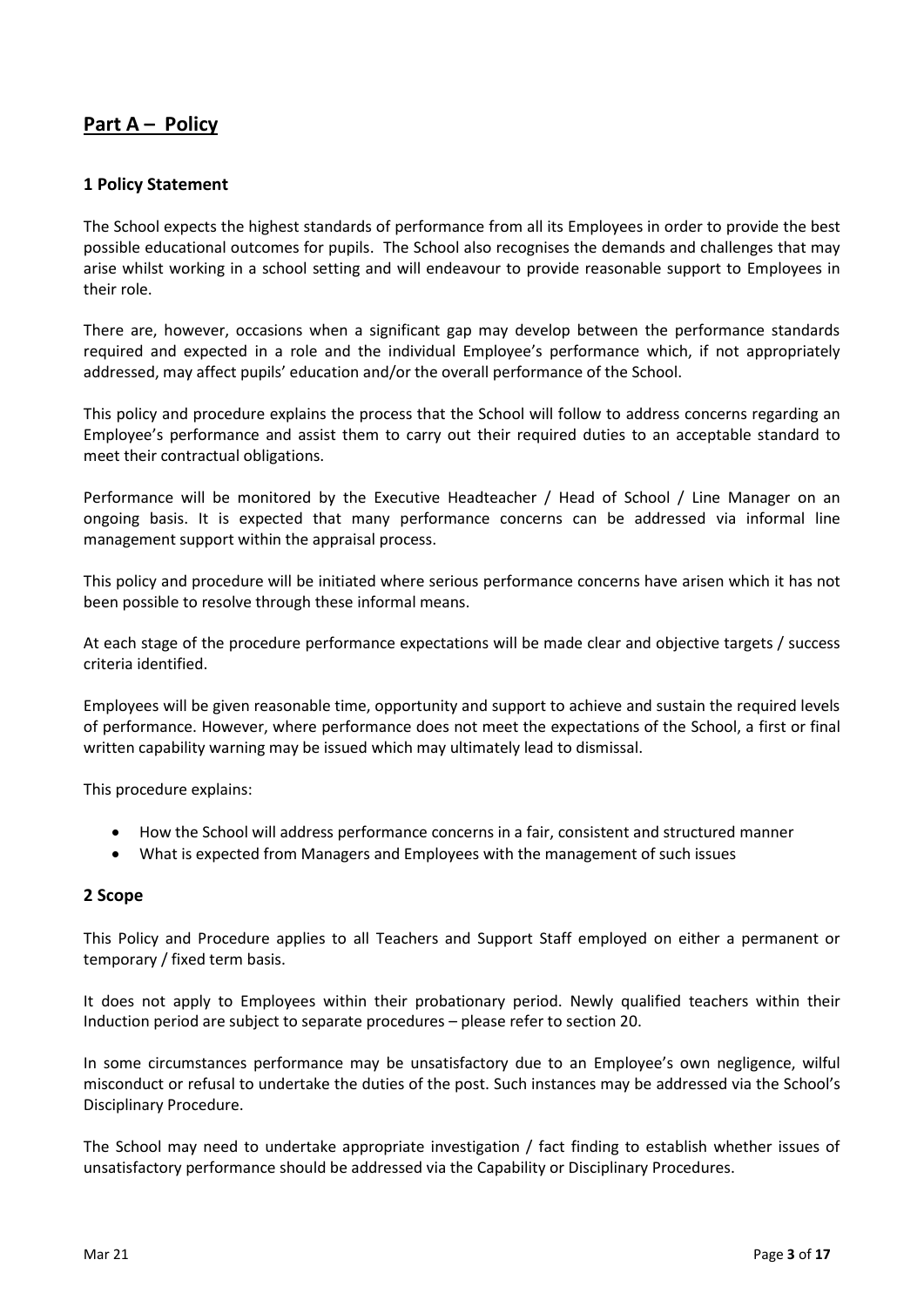Capability concerns arising from ill health will be addressed in accordance with the School's absence and ill health management procedures.

#### <span id="page-3-0"></span>**3 Adoption Arrangements and Date**

This policy was adopted by the Governing Body of Garlinge Primary School and Nursery and Parkside Community Primary School on the  $9<sup>th</sup>$  March 2021 and supersedes any previous Capability Policy and Procedure.

This policy will be reviewed by the Governing Body annually or earlier if there is a need. This will involve consultation with the recognised unions where there have been material changes.

#### <span id="page-3-1"></span>**4 Responsibilities of the School**

- To ensure Employees are aware of the standards of performance which are expected of them and to take appropriate action
- To provide reasonable support, guidance, training and constructive feedback to Employees whose performance is causing concern
- To give an Employee opportunity to meet the expected standard of performance and make them aware of the consequences should they fail to do so.

#### <span id="page-3-2"></span>**5 Responsibilities of the Employee**

- To acknowledge that good job performance is a crucial part of any employment relationship and accept this as the norm
- To engage professionally and constructively with the Capability process and any appropriate action taken by the Executive Headteacher to support their performance improvement
- To make the Executive Headteacher aware of any factors that may be impacting on their performance so appropriate support can be considered at the earliest opportunity.

#### <span id="page-3-3"></span>**6 Delegated Responsibility**

The management of capability issues may be delegated to staff other than the Executive Headteacher. References to the role of the Executive Headteacher in the policy and procedure may include their nominee.

Please refer to Appendix 1 for further details of the delegation arrangements which apply in the School.

#### <span id="page-3-4"></span>**7 Right to Representation**

An Employee has the right to be accompanied during meetings held under the Capability Procedure by either a workplace colleague or Trade Union representative.

#### <span id="page-3-5"></span>**8 Timescales & Procedural Stages**

Concerns regarding performance will be addressed at the earliest opportunity.

As a guide, an Employee will be allowed 4-8 working weeks between review meetings to achieve the required performance improvements. A shorter period between review meetings may be appropriate where there is evidence of:

- Non-compliance with legal or statutory requirements
- The education, health & safety or wellbeing of pupils being at risk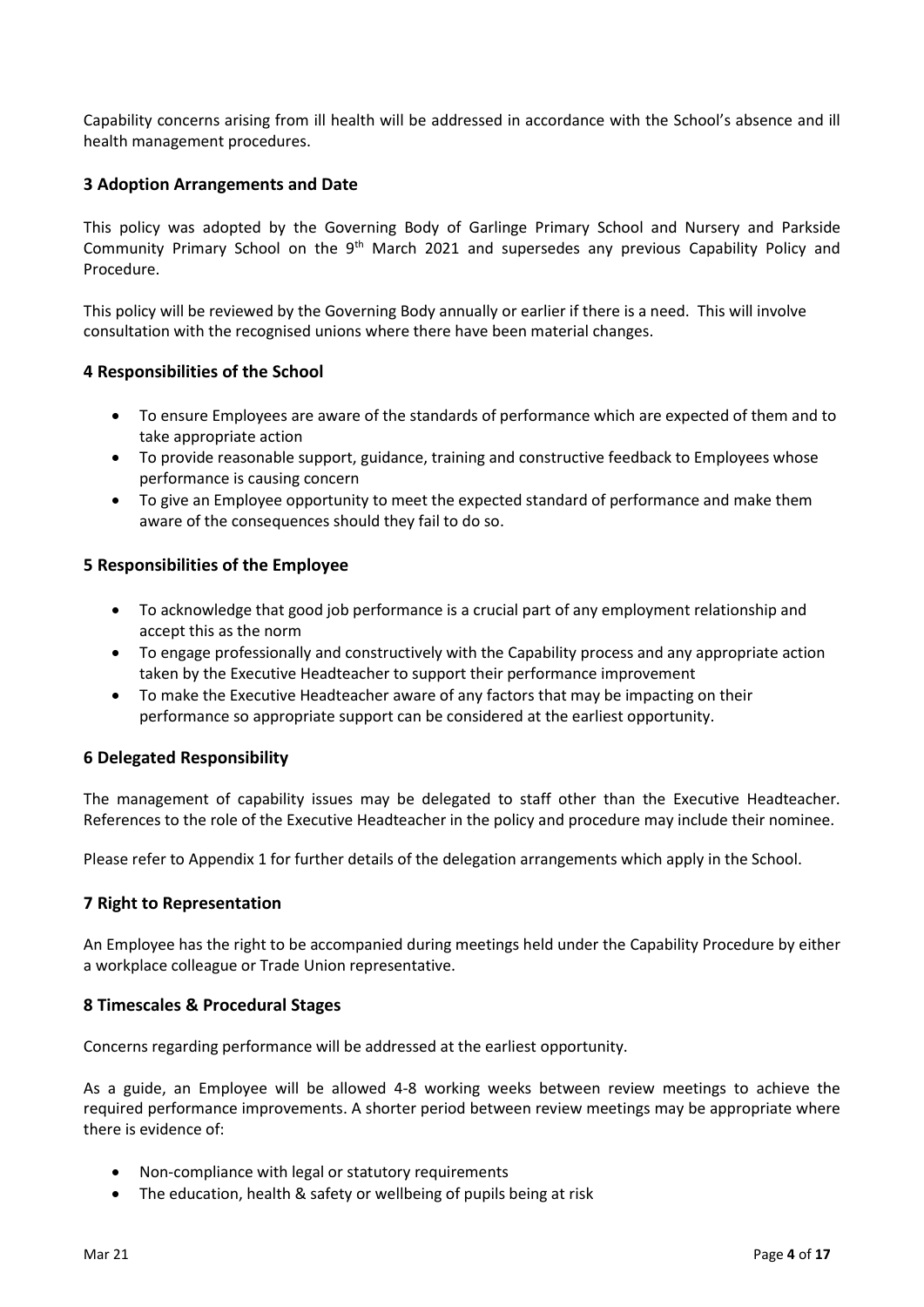Or where the seniority and experience of the postholder would indicate that improvements should be made more rapidly.

The School reserves the right to adopt an accelerated process or bring forward the date of review meetings should there be further deterioration of performance.

In most instances it is expected that informal management action will have been put in place before the formal Capability Procedure is initiated. However, concerns may be addressed immediately under the Capability Procedure where:

- The concerns / impact on pupils are so serious as to warrant immediate formal action
- There is reason to believe that the use of informal discussions is unlikely to have the desired impact on performance and the Employee has been made aware of the concerns through previous discussions.

In exceptional circumstances in cases of gross incompetence the School reserves this right to move immediately to consider the termination of employment without recourse to the full procedure and a dismissal hearing may be convened immediately.

Where an Employee has been subject to the formal stages of the procedure and, within a 6 month period of a warning expiring, is unable to sustain the expected levels of performance the School reserves the right to restart the Capability Procedure at the stage that it was suspended or any stage prior to this.

For the purpose of this procedure 'working days' will normally refer to the 195 school days. At the School's discretion, working days may include school closure periods where an Employee works outside of term time. Appropriate timescales will be discussed with the Employee.

#### <span id="page-4-0"></span>**Part B – Procedure**

#### **Informal Management Action to address concerns**

#### <span id="page-4-1"></span>**9 Informal Action Prior to Commencing the Capability Procedure**

Performance will be monitored on an ongoing basis by the Executive Headteacher / Head of School / Line Manager via the School's appraisal process and through regular line management discussion.

All Employees should have a clear understanding of the performance expectations in their role.

This may be gained through:

- Feedback and dialogue with the Executive Headteacher / Head of School / Line Manager
- Familiarising themselves with their job description, standards of performance, relevant policies, procedures and practices, rules and regulations
- Expectations set and feedback shared through the appraisal process
- For Teachers reference to the Teaching Standards and in the case of threshold teachers, the criteria for UPR progression set out in the STPCD
- For Headteachers reference to the advisory National Standards of Excellence for Headteachers
- Proactively seeking clarification if there are aspects of their job role or performance expectations which they do not understand.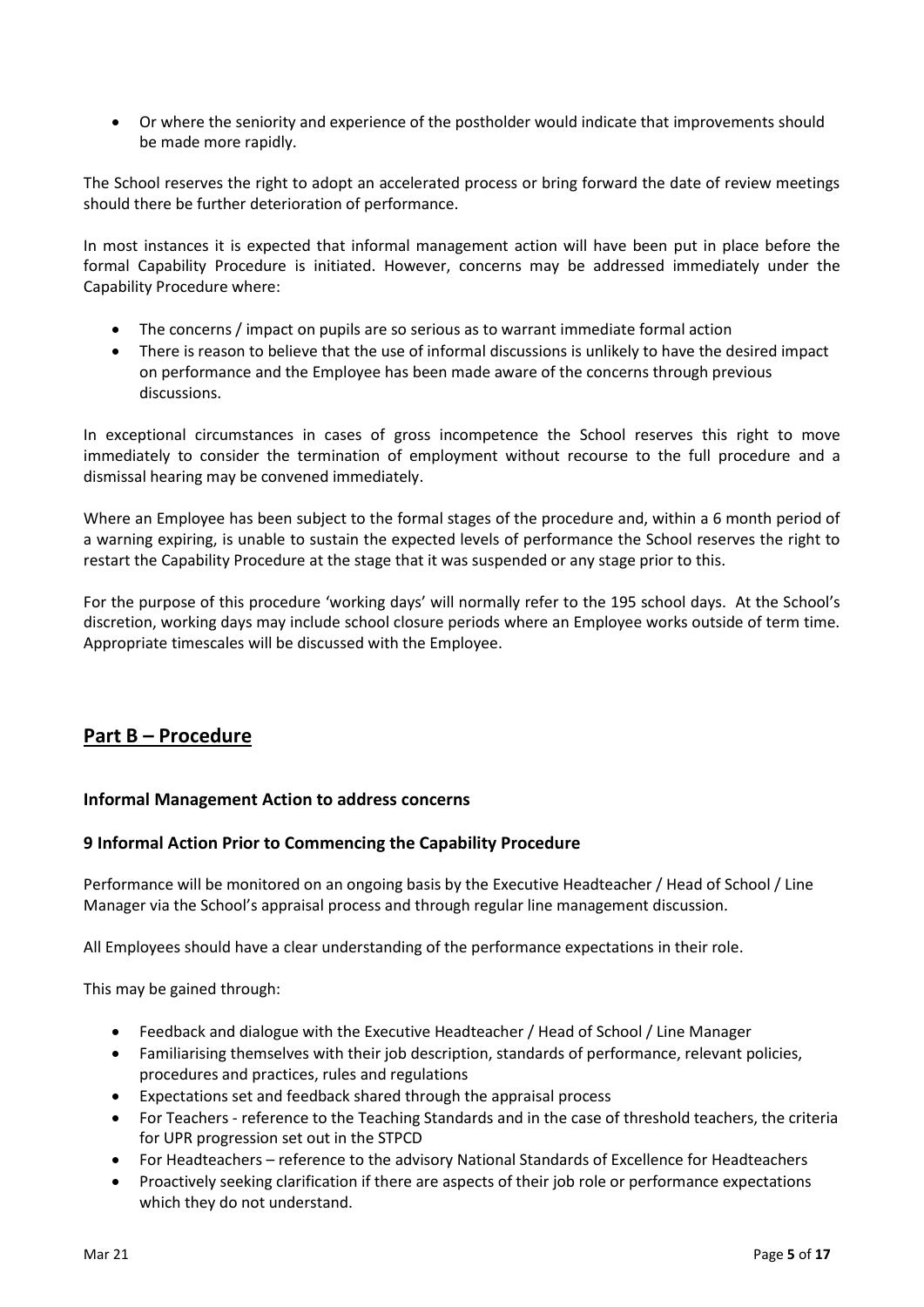Employees will be made aware of any concerns at the earliest opportunity and given practical advice / support to improve their performance. It is anticipated that most performance concerns will be successfully addressed via informal management support, coaching, training, and observation with constructive feedback.

A reasonable informal period of support and monitoring will be implemented before the formal Capability process is initiated.

The School reserves the right to commence the Capability process with an informal standards setting meeting in exceptional circumstances.

However, where:

- Underperformance against expected standards has continued for some time; or
- The underperformance is sufficiently serious or has persisted despite the provision of support the Executive Headteacher / Head of School / Line Manager may determine that it is necessary to initiate the formal Capability process.

#### **Formal Capability Procedure**

#### <span id="page-5-0"></span>**10 Formal Capability Meeting**

An Employee will be given 5 working days written notice of the requirement to attend a Formal Capability Meeting with the Executive Headteacher / Head of School / Line Manager.

The notification will explain:

- The specific areas of performance which are causing concern and the evidence for this
- The possible consequences including notification that a first or final capability warning may be issued
- The time and place of the meeting
- That this Employee may wish to be accompanied by a Trade Union Representative or workplace colleague

The purpose of the meeting is to establish the facts relating to the specific areas of performance concern and the impact of these. The employee will be given sufficient opportunity to respond to the concerns and provide any relevant information relating to their performance.

The meeting may be adjourned by the Executive Headteacher / Head of School / Line Manager to consider any information presented or, if appropriate, undertake further investigation before determining the outcome.

The outcome of the meeting may be:

- That there are no grounds to pursue the formal Capability Procedure and concerns will continue to be addressed via informal management support and the appraisal process
- To issue the Employee with a first or, if the seriousness of the performance concerns warrant, a final written capability warning and advise them that a period of formal capability monitoring will commence.

A first written capability warning will remain live for 6 months and a final written capability warning will remain live for 12 months.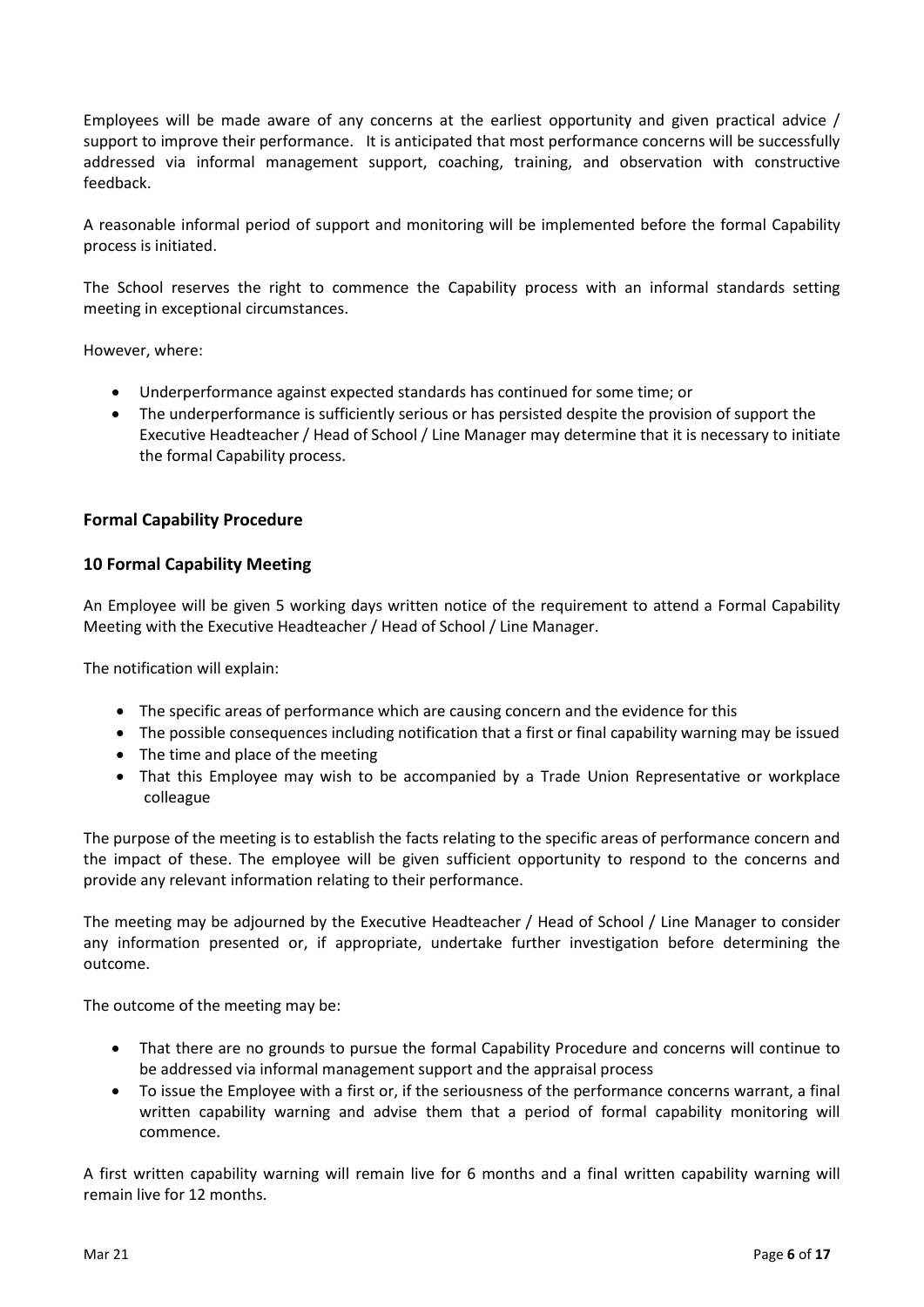Where a period of formal capability monitoring is to commence the meeting will continue and the following areas discussed:

- The expected standards of performance
- Clear targets for improvement, criteria for success and the expected timescales to achieve these
- Consideration of any support, advice, training which might support the Employee in meeting the targets and improving their performance
- Consideration of how the Employee's wellbeing might be supported during the process
- Arrangements for the monitoring / assessment of performance improvements
- Timescales and arrangements for reviewing performance at the end of the formal capability monitoring period – including a date for a review meeting
- That failure to make the required improvements within the identified period may result in a final capability warning or a case being made to consider dismissal on the grounds of capability.

Targets set at this stage should be proportionate in number and reasonable in expectation with clear success criteria and a focus on supporting development. Where significant improvement is required, an initial number of priority objectives may be set and any progress reviews may identify further objectives required to reach a satisfactory overall level of performance.

In the case of the Executive Headteacher and other positions with leadership / management accountabilities where school or department objectives are required, consideration will be given as to how to assess, monitor and evaluate the individual's contribution to meeting such objectives.

Formal monitoring, guidance and support will continue during this period.

Following the meeting, the employee will receive written confirmation within 5 working days of:

- The warning issued, duration and the arrangements for appeal
- The performance expectations, targets and any agreed supports
- The duration of the formal monitoring period arrangements for any monitoring including the date of the review meeting

Employees will be given a reasonable opportunity to meet the targets and demonstrate improved performance. The monitoring period may vary depending on the circumstances but as a guide will usually be up to 4-8 working weeks.

Formal monitoring, guidance and support will continue during this period.

#### <span id="page-6-0"></span>**11 Formal Review Meeting**

At the end of the monitoring period a formal review meeting will be convened to consider the Employee's progress.

The meeting will be led by the Executive Headteacher / Head of School / Line Manager and the Employee may wish to be accompanied by a Trade Union representative or workplace colleague.

During the meeting the Executive Headteacher / Head of School / Line Manager will review the evidence of progress against the specific targets which have been set.

The Employee will be given an opportunity to respond or provide any relevant information relating to their progress.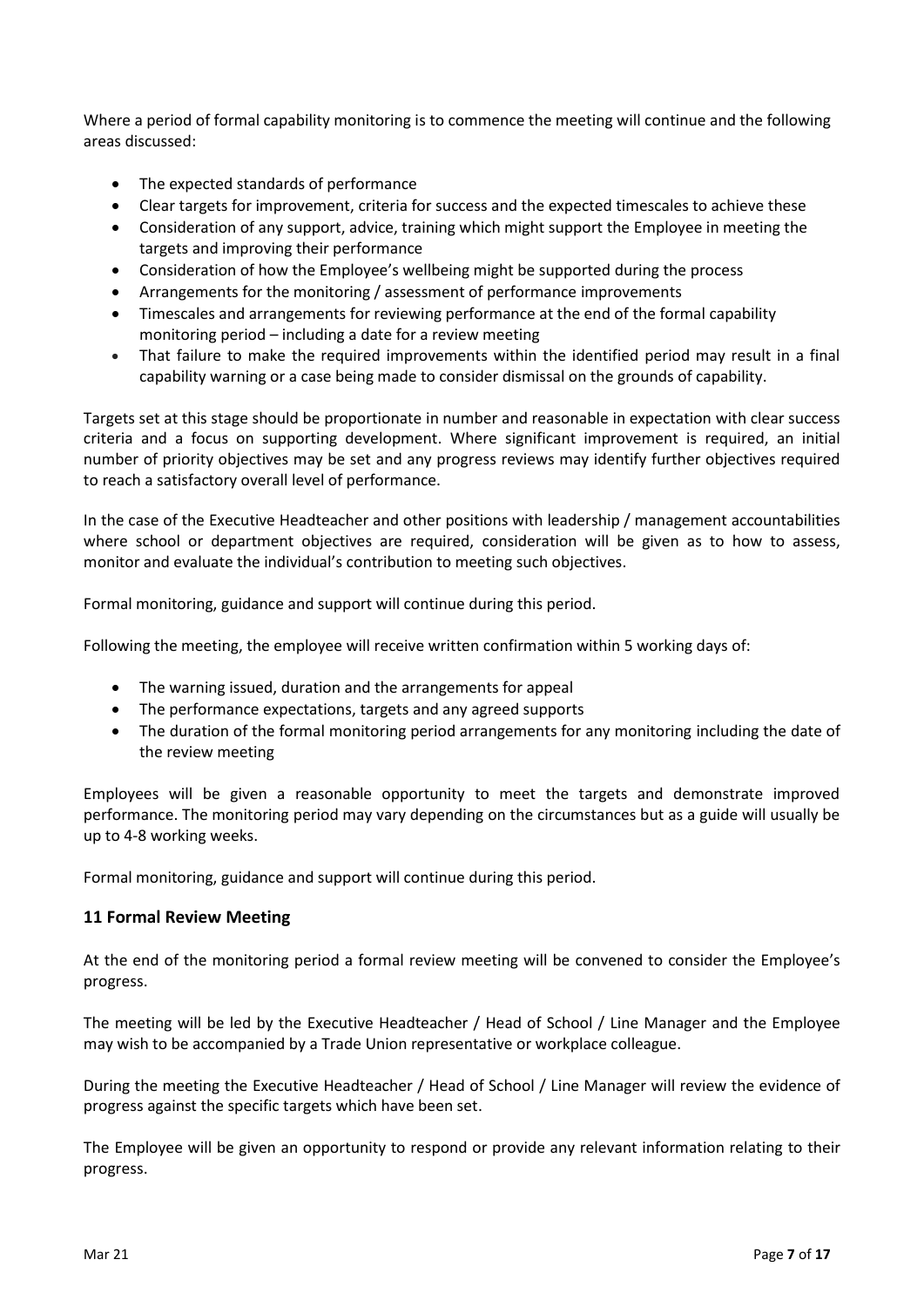At the end of the meeting the Employee will be advised of one of the following outcomes:

- That an acceptable standard of performance has been achieved. Any action under the Capability Procedure will end and informal monitoring will continue via the appraisal process to ensure improvements are sustained. The Employee will be advised that should further concerns arise the School may resume the Capability Procedure (see paragraph 8).
- There has been some improvement in performance. In such cases, it may be appropriate to extend the monitoring and review period to fully embed and sustain the standards expected.
- Performance has not improved to an acceptable standard. The Employee will be issued with a final written capability warning and a further period of monitoring will take place.

A final written capability warning will remain live for 12 months.

Where a further period of capability monitoring is to take place the meeting will continue and the following discussed:

- The expected standards of performance
- Clear targets for improvement, criteria for success and the expected timescales to achieve these
- Consideration of any support, advice, training which might support the Employee in meeting the targets and improving their performance
- Consideration of how the Employee's wellbeing might be supported during the process
- Arrangements for the monitoring / assessment of performance improvements
- Timescales and arrangements for reviewing performance at the end of the formal capability monitoring period – including a date for a review meeting.
- That failure to make the required improvements within the identified period may result in a case being made to consider dismissal on the grounds of capability.

Where targets set previously have only been partially met these may be extended during the monitoring period. Alternatively, where priority objectives which were identified initially have been achieved further objectives may be identified to reach a satisfactory overall level of performance.

Following the meeting the Employee will receive written confirmation within 5 working days of:

- The warning issued, duration and the arrangements for appeal
- The performance expectations, targets and any agreed supports
- The duration of the formal monitoring period arrangements for any monitoring and details of the Decision Meeting

A period of monitoring will follow the issuing of a formal capability warning. As a guide the monitoring period will usually be between 4-8 working weeks but may be less depending on the circumstances.

Formal monitoring, guidance and support will continue during this period.

#### <span id="page-7-0"></span>**12 Decision Meeting**

At the end of the monitoring period a Decision Meeting will be convened to consider the Employee's progress.

The meeting will be led by the Executive Headteacher / Head of School / Line Manager and the Employee may be accompanied by a Trade Union representative or workplace colleague.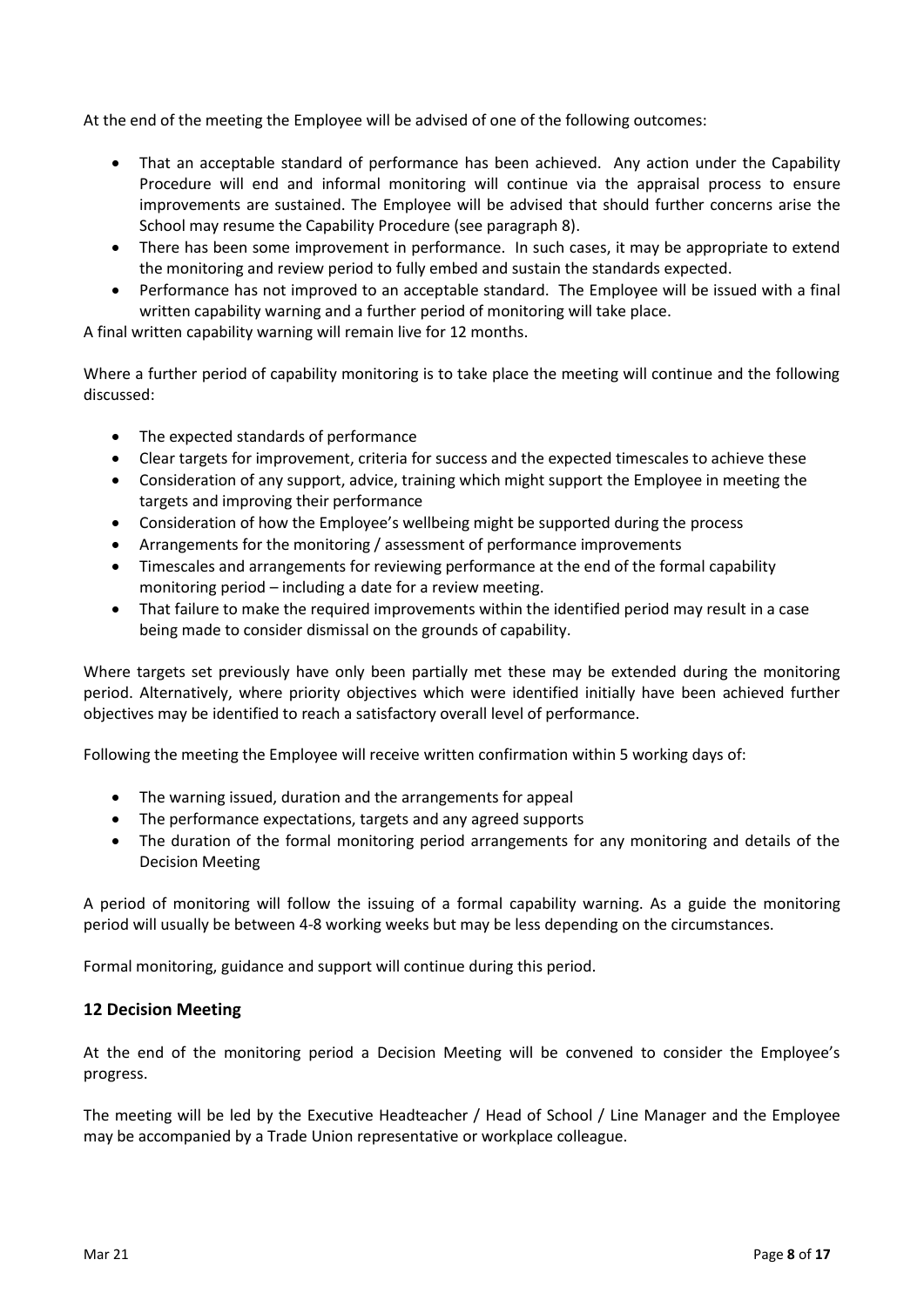At the meeting the following will be considered:

- Evidence of the concerns regarding performance and progress against targets for improvement
- Any additional evidence or information presented by the Employee
- The extent to which the Employee has shown insight and engaged with the progress / support provided
- The impact of the Employee's performance upon the School, pupils and colleagues; and
- Any mitigating factors

The Employee will be given an opportunity to respond to concerns about their performance or make any relevant representations / provide additional evidence. They may provide new information or a different context to the information / evidence already collected.

It would be usual for this new evidence/information to be considered at this meeting however, it may in exceptional circumstances, be necessary to adjourn the meeting if the Executive Headteacher / Head of School / Line Manager feels further clarification is necessary.

The outcome of this meeting may be:

- That an acceptable standard of performance has been achieved, the formal Capability Procedure will end and informal monitoring will continue via the appraisal process to ensure improvements are sustained. The Employee will be advised that should further concerns arise the School may resume the Capability Procedure (see paragraph 8).
- That there is evidence of some progress towards targets and the formal monitoring stage is to be extended to allow the Employee to fully achieve or show sustained improvements in performance. The continuation of targets, monitoring and review arrangements will be discussed with the Employee.
- That performance remains unsatisfactory and the evidence is that the Employee is unlikely to achieve or sustain the standard expected within a reasonable timescale. The Employee will be advised that the School intends to convene a panel to consider the case for dismissal on the grounds of capability.
- For the Executive Headteacher to consider whether redeployment may be appropriate.

#### <span id="page-8-0"></span>**13 Capability Dismissal Hearing**

The Employee will be given written notification of the date, time and venue of the hearing which will usually be not less than 10 working days' notice.

The notification will advise the Employee of the case to be considered and possible outcomes of the hearing, including that dismissal may be an outcome.

The School will provide the Employee with all relevant documents which will be referred to during the hearing. These will be sent with the notification letter no later than 10 working days before the hearing.

The Employee has the right to be accompanied at this meeting by a workplace colleague or Trade Union representative and is required to provide no later than 5 working days before the hearing:

- The name of their Trade Union representative or workplace colleague; and
- Any relevant documents they wish to be considered at the hearing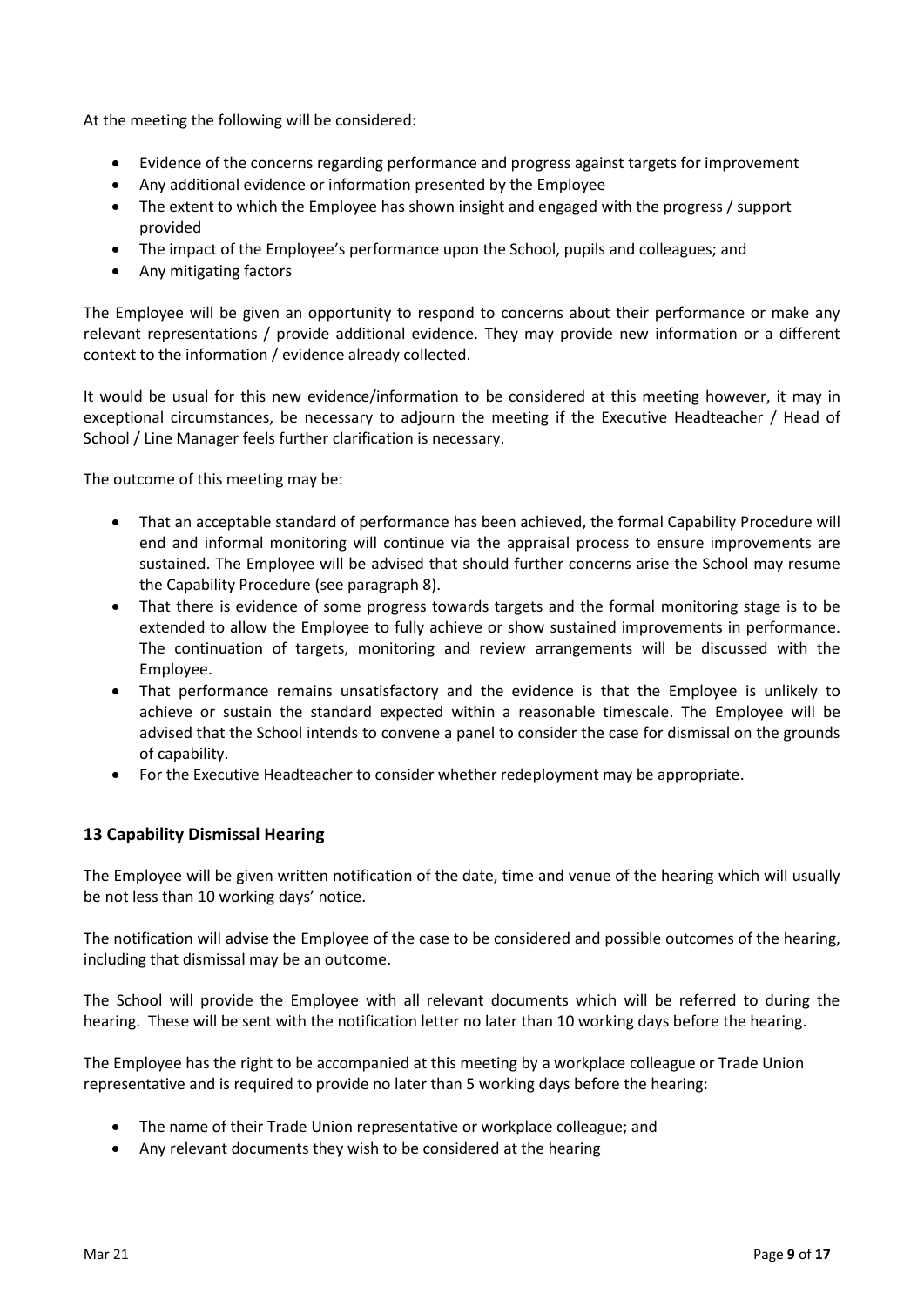The case for dismissal will be heard by the Executive Headteacher (where not involved previously) / a Panel of one or more members of the Governing Body.

During the hearing a representative of the School will present the case for dismissal and the Employee will be given the opportunity to respond.

In reaching a decision the Executive Headteacher / Panel may consider:

- Evidence of the concerns regarding performance and progress against targets for improvement
- Any additional evidence or information presented by the Employee
- The extent to which the Employee has shown insight and engaged with the progress / support provided
- The impact of the Employee's performance upon the School, pupils and colleagues; and
- Any mitigating factors presented by the Employee.

It may be necessary, in exceptional circumstances, to adjourn the meeting to consider any new information or representations made by the Employee.

The outcome of the hearing may be to:

- Dismiss the Employee on the grounds of capability
- To continue a further period of formal monitoring

The Executive Headteacher / Panel should provide the Employee with written confirmation of what was discussed and the outcome of the hearing within 5 working days of the decision.

The Employee may appeal in writing against any sanction within 5 working days of receipt of the notification of the outcome.

Where dismissal is an outcome the notification letter should:

- Specify the reason for the dismissal, termination date and the notice period; and
- Advise the Employee of their right of appeal against the dismissal

It will be deemed sufficient for the School to issue written confirmation of the outcome of the hearing to the Employee's last known address.

Where an Employee is not dismissed, appropriate next steps and a further review date should be confirmed in writing with the Employee.

#### <span id="page-9-0"></span>**14 Appeal**

An Employee may appeal in writing against a formal sanction or dismissal decision within 5 working days of receipt of the written outcome to the Clerk to the Governing Body or nominated person with clear reasons as to why the appeal should be considered.

Grounds for Appeal may include:

- Unfairness of the decision
- That the sanction imposed was unreasonable
- That new evidence has come to light
- Procedural irregularities.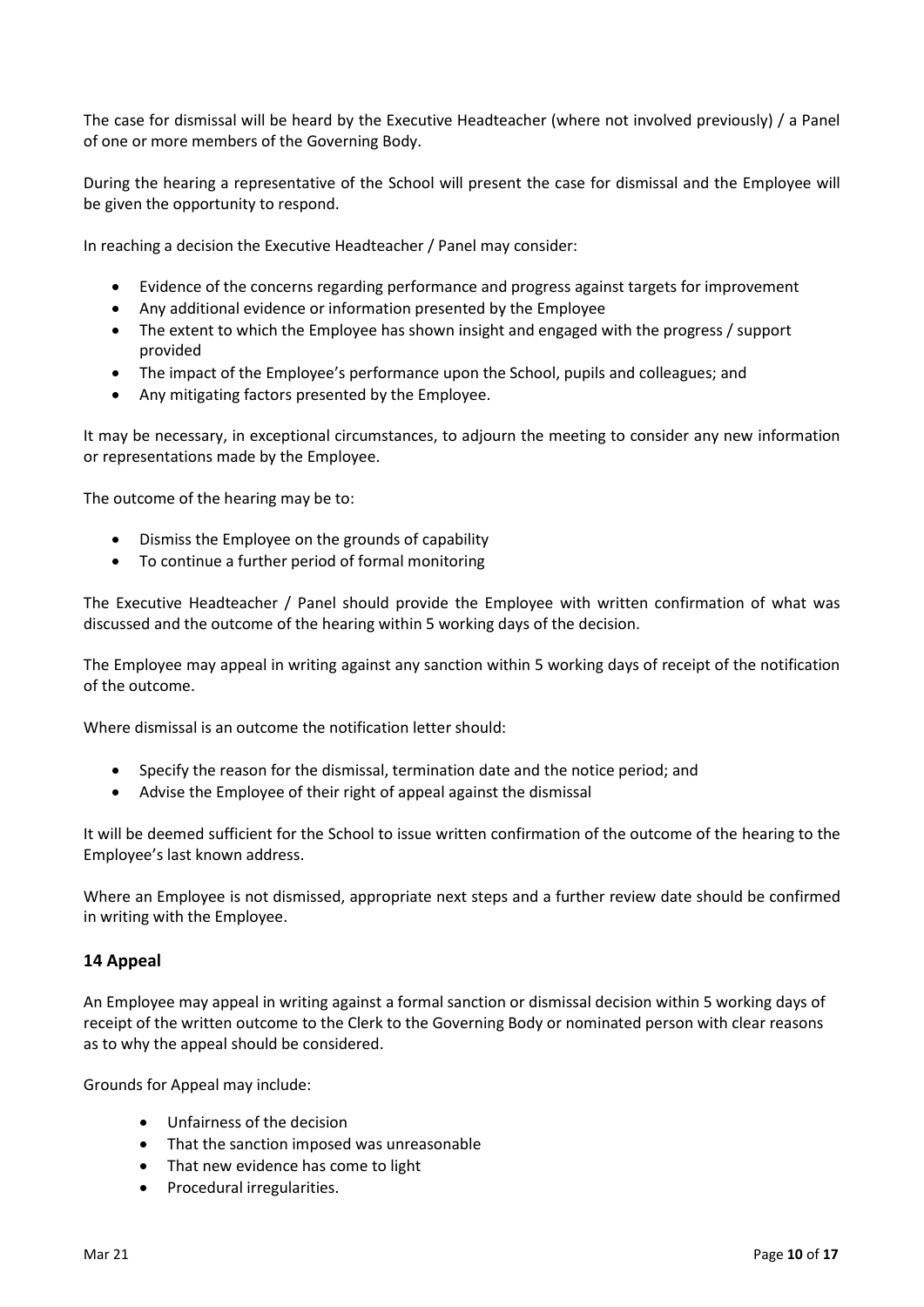The letter of appeal must state which of the above grounds the employee wishes to appeal against and the reasons for this. Failure to do this will result in the appeal being delayed or in the case of continued failure to provide the grounds of appeal may result in the appeal being declined on the grounds that it has not been submitted in an appropriate and timely manner.

Any supporting information for the appeal hearing must be submitted by the Employee no later than the deadline for the receipt of an appeal.

The School will provide the Employee with copies of any documents which will be referred to during the appeal in advance and usually no later than 5 working days before the appeal hearing.

Appeals will be heard by a panel of one or more members of the Governing Body. The panel would not usually include Staff Governors. An appeal hearing will be convened at the earliest opportunity, usually within 10 working days of receipt of the request.

The Employee has the right to be accompanied at this meeting by a workplace colleague or Trade Union representative.

The purpose of the appeal is to review the original decision on the basis of the grounds for appeal presented by the Employee. The outcome may be:

- To uphold the original decision in full
- To uphold the original decision in part, but reduce the level of the sanction imposed or amend other elements of the decision
- To uphold the Employee's appeal in full and withdraw any sanction.

The Panel may not impose a higher level of sanction than reached previously.

The Employee will be notified in writing of the outcome of the appeal and the reason for the decision, usually within 5 working days of the decision being made.

It will be deemed sufficient for the School to issue written confirmation of the outcome of the hearing to the Employee's last known address.

The decision of the appeal panel is final and there is no further right of appeal at that stage.

#### <span id="page-10-0"></span>**Part C – Additional Considerations in the Management of Capability Issues**

#### <span id="page-10-1"></span>**15 Suspension of the Appraisal Process**

Should the Capability Procedure commence, the appraisal process will be suspended.

#### <span id="page-10-2"></span>**16 Ill health and sickness absence during the process**

The School recognises that the capability process may be a challenging experience and will seek to ensure reasonable support is provided to Employees.

It may also be beneficial to identify a colleague not involved in the management of performance concerns to provide professional and pastoral support during the process.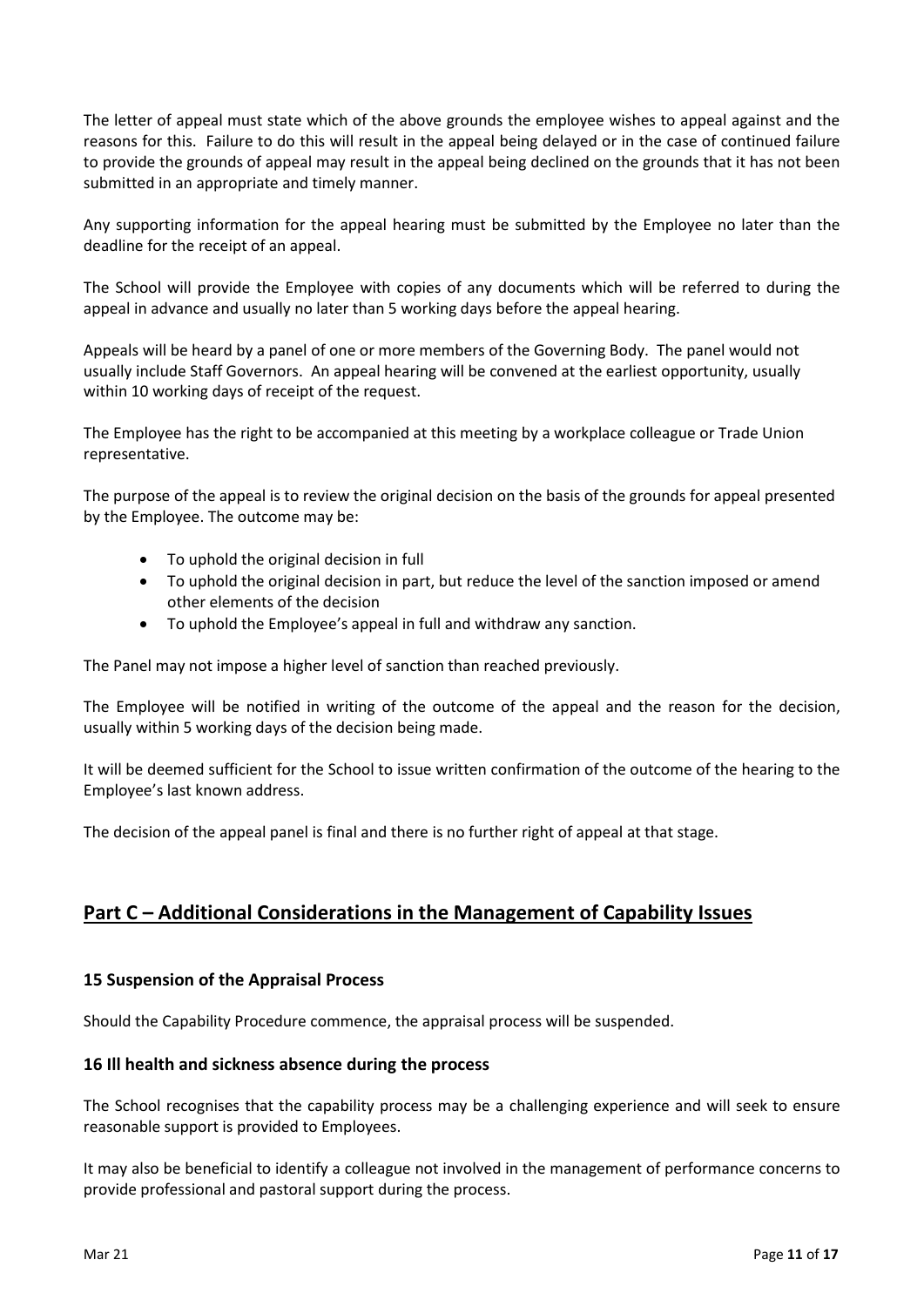The ill health of an Employee will not usually be grounds for ceasing a capability process.

Should an Employee be absent due to ill health whilst concerns are being addressed under the Capability Procedure, the matter will be managed in accordance with the School's Absence and Ill Health policy. The capability process will be resumed on the Employee's return to work.

The advice of an Occupational Health practitioner will be sought at the earliest opportunity and it is anticipated that the Employee will consent to a referral being made in such circumstances. Where consent is declined employment decisions will be made based on the information available to the School. Following the receipt of Occupational Health advice consideration will also be given to any measures that can be put in place to further support the Employee during the capability process.

#### <span id="page-11-0"></span>**17 Provision of information in employment references**

Should an Employee be within the Capability Procedure details of this, including any 'live' formal warnings will be disclosed, upon request, in any reference provided to a prospective employer. A reference may contain factual details about the support and development an Employee has received, outside of the Capability Procedure.

In accordance with the School Staffing Regulations (2012) where a teacher / Leadership teacher in a maintained school applies for a teaching post in another maintained school or academy, the Governing Body must on request advise the prospective new school in writing whether, within the past 2 years, the Employee has been subject to Capability Procedures, the duration of proceedings and their outcome. *(Please note this requirement relates to performance capability concerns only and not ill health related capability)*

#### <span id="page-11-1"></span>**18 Conduct during the process / non-engagement**

The School expects Employees to engage with action to support or improve performance in a positive and professional manner.

Where an Employee refuses to engage in the capability process or is persistently unwilling or unable to attend meetings held under this procedure without good reason – the Executive Headteacher may make a decision about the appropriate action based on the available information.

Refusal to engage may also be considered as a disciplinary matter.

#### <span id="page-11-2"></span>**19 Role of the professional advisor**

Other members of the Leadership Team or suitably qualified Local Authority / educational advisors may be invited to advise the Executive Headteacher during the management capability concerns. This may include but is not limited to undertaking lesson observations and assisting with the review / assessment of progress against targets.

In the case of concerns relating to the Executive Headteacher, the Chair of Governors will be supported in the management of capability concerns by a suitably skilled and / or experienced external advisor who has been appointed specifically for that purpose.

<span id="page-11-3"></span>However, it should be noted that such advisors do not have a decision making role in the process.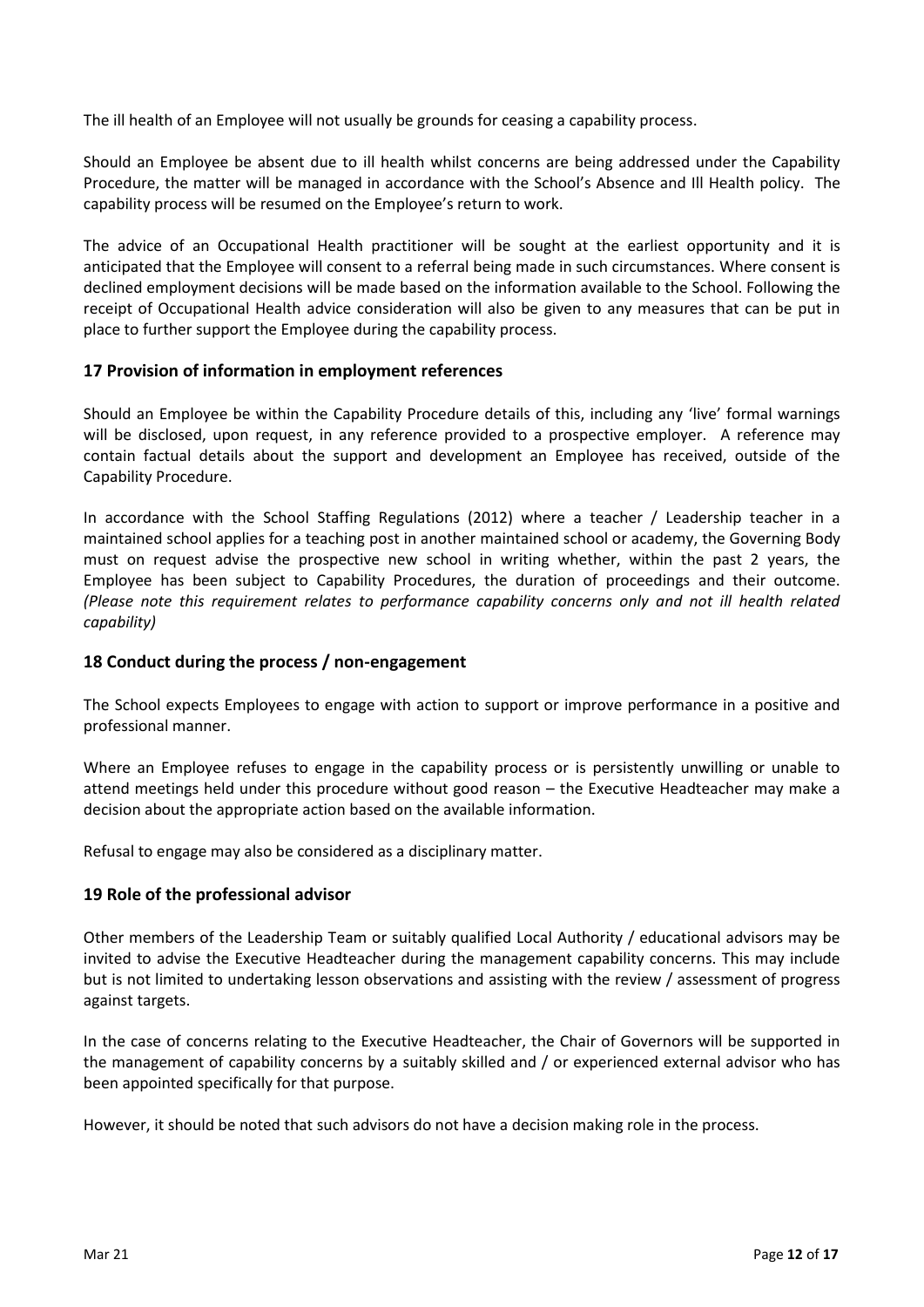#### **20 Newly Qualified Teachers**

The performance of Newly Qualified Teachers undertaking statutory induction will be managed in accordance with the Statutory Guidance for Induction for Newly Qualified Teachers:

[https://www.gov.uk/government/uploads/system/uploads/attachment\\_data/file/458233/Statutory\\_inducti](https://www.gov.uk/government/uploads/system/uploads/attachment_data/file/458233/Statutory_induction_guidance_for_newly_qualified_teachers.pdf) on guidance for newly qualified teachers.pdf;

In the first instance concerns will be addressed via the stages outlined in this guidance however, where there are serious capability failings and the required progress is not achieved / sustained the School may address these under the Capability Procedure.

#### <span id="page-12-0"></span>**21 Other concurrent processes**

Employees should be advised that reasonable management action to address concerns relating to performance and capability should not automatically be perceived in itself as a reason to raise a grievance. In the event that an Employee raises a grievance or complaint of harassment or bullying in the course of the capability process, both processes may continue concurrently.

However, each case will be considered on its own merits to ensure the School is acting reasonably.

#### <span id="page-12-1"></span>**22 Non attendance at meetings and hearings**

Where an Employee or their representative is unavailable to attend a meeting held under this procedure, they should inform the Executive Headteacher / Panel at the earliest opportunity who will give due consideration to any request to postpone taking into account the individual circumstances and the reason for non-attendance.

A hearing / appeal may be deferred by up to 5 working days from the date of the original meeting where an Employee's representative is unavailable. Other than in exceptional circumstances only one postponement will be granted.

The Executive Headteacher / Panel reserves the right to hold a meeting / hearing / appeal in the Employee's absence where all reasonable efforts to secure attendance have been unsuccessful. In this event, the Employee will be given the opportunity to make written representations to the meeting or for their representative or workplace colleague to make representations either in person or in writing on their behalf.

If no submissions are received the Executive Headteacher / Panel may make a decision based on the available information.

It should be noted that the availability of representatives should not unduly delay meetings.

#### <span id="page-12-2"></span>**23 Minuting meetings and Record Keeping**

Notes may be taken of all discussions held with an Employee. A record of the discussions will be recorded within the outcome / decision letters following meetings.

Full records should be kept of targets, expectations set and evidence of progress against these.

Minutes will be taken at dismissal and appeal meetings. Minutes may be taken by a clerk who is present at the meeting or transcribed from an audio recording. An audio recording will only be made with the prior consent of the Employee.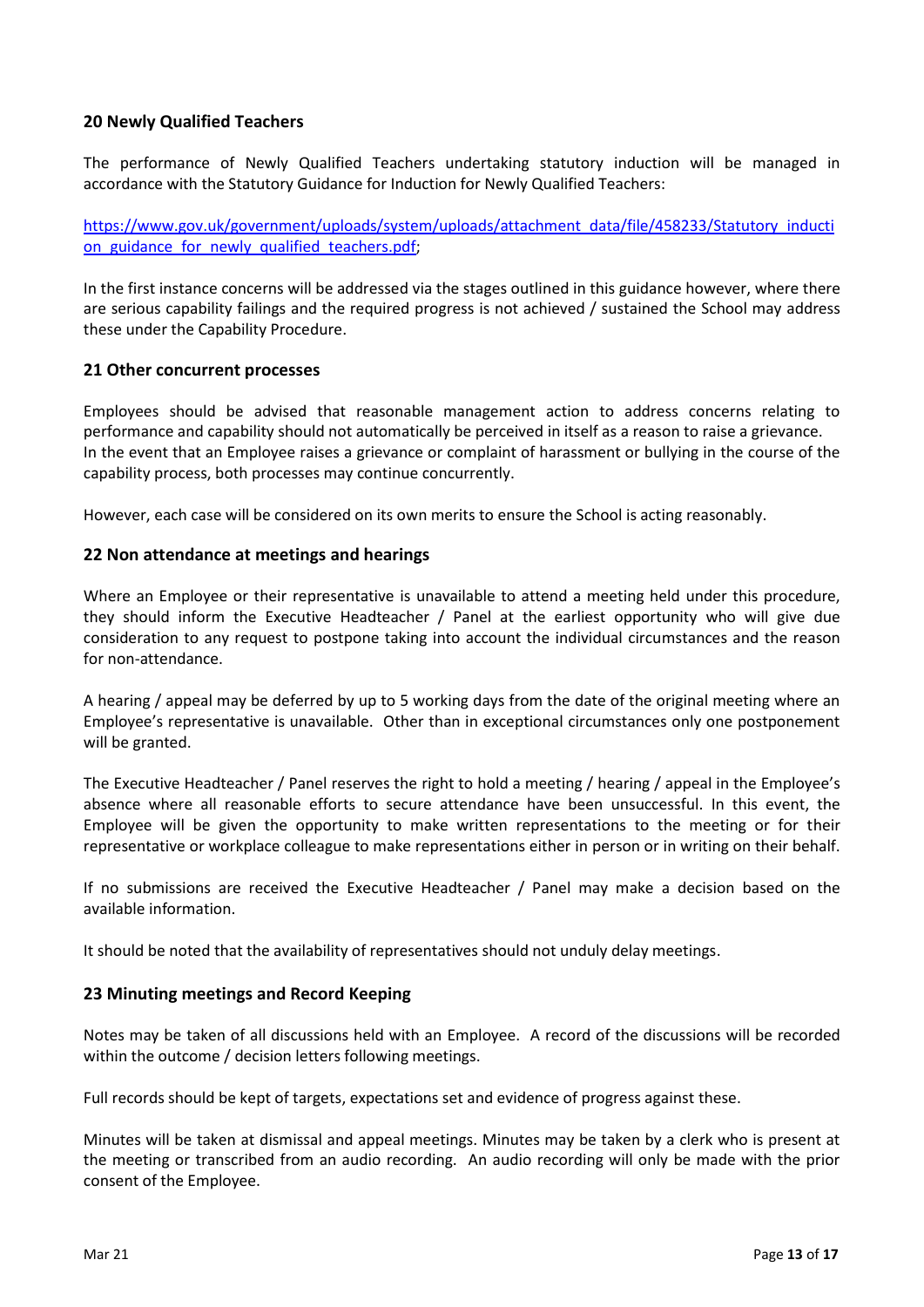Minutes will be shared with the Employee as soon as practicable and in any event before any appeal hearing takes place. The Employee will have the opportunity to check the accuracy of the minutes / notes taken of their evidence and submissions. Where there are discrepancies between the Employer and Employee that cannot be resolved both versions of the minutes will be held on record. Where an audio recording is made this will be shared with the Employee if requested.

Covert recordings of meetings or hearings are expressly prohibited.

#### <span id="page-13-0"></span>**24 Confidentiality**

All parties are required to respect the confidentiality of all information relating to the capability process.

The School recognises its obligations under the General Data Protection Regulation and associated legislation and the rights of Employees with regards to the personal data held on them.

All records relating to the management of capability will be gathered, processed, held and shared in accordance with the requirements of the General Data Protection Regulation and Data Protection Act.

Please refer to the School's Data Protection Policy and Privacy Notice for further details.

All records and information, including those relating to any sanction imposed, are a matter of confidence between the School and the Employee. In certain limited circumstances this information may be shared by the School, for example in the provision of employment references to prospective Employers.

#### <span id="page-13-1"></span>**25 Advice and support to Employees during the process**

Employees are advised to seek early support from their Trade Union or Professional Association.

<span id="page-13-2"></span>Employees may address questions about this procedure to the Executive Headteacher or other delegated staff member.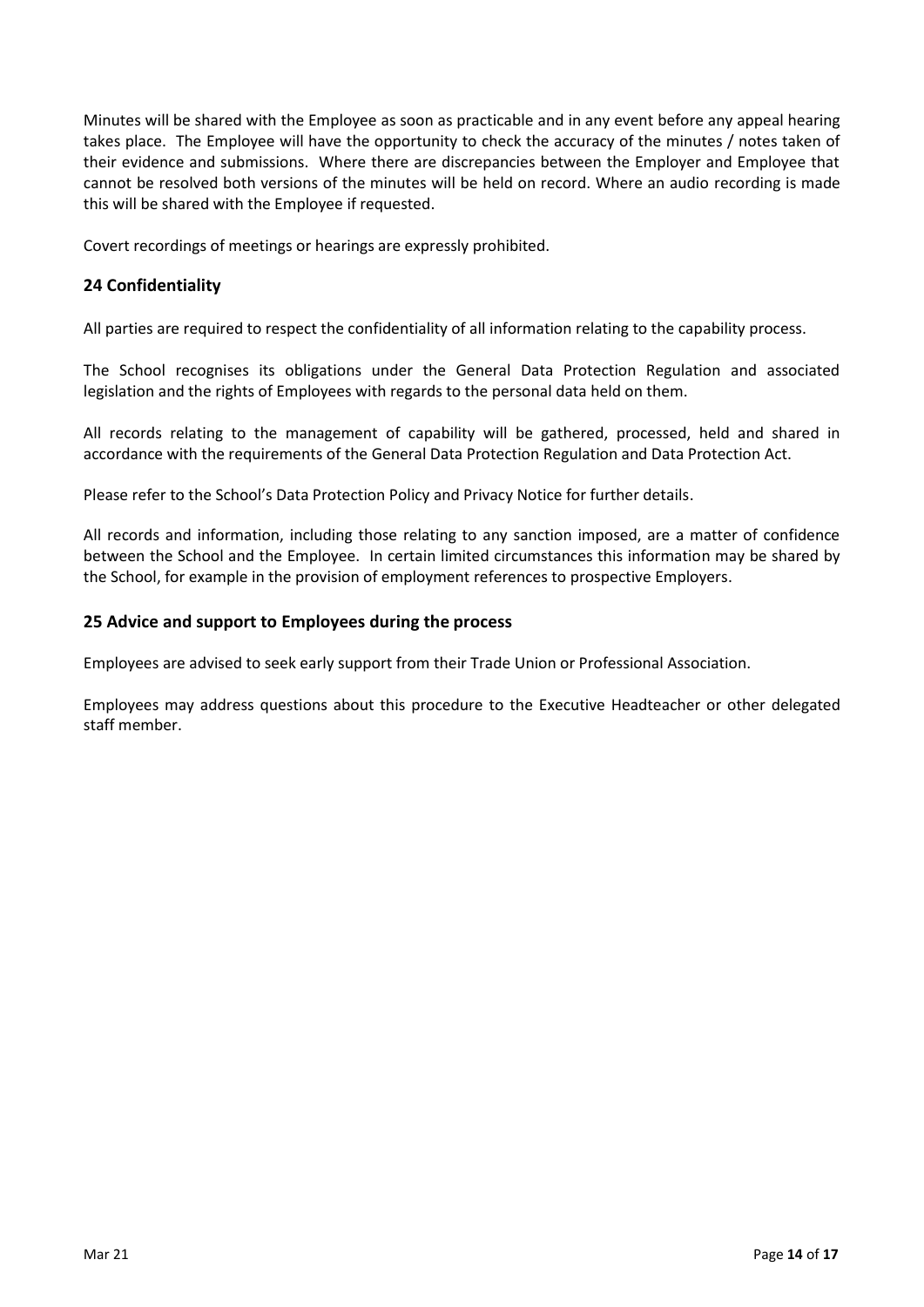#### **Appendix 1: Delegated responsibility**

Formal meetings and hearings to consider matters short of dismissal may be delegated to another Manager or the Executive Headteacher.

Where matters are heard by a Manager, appeals against any sanction imposed will be heard by the Executive Headteacher. Where the Executive Headteacher has considered the matter, appeals will be heard by a panel of one or more Governors.

#### **Dismissal Decisions**

In this School responsibility for dismissal decisions has been delegated to the Executive Headteacher, therefore formal hearings to consider dismissal may be heard solely by the Executive Headteacher.

A panel of one or more Governors may be convened to hear the matter in situations where it is not appropriate for the Executive Headteacher to perform this function.

Appeals will be heard by a panel of one or more Governors who have had no prior involvement in the matter under consideration.

Staff Governors should not usually be a member of a governor panel and where they are must ensure that they can deal with the matter impartially and objectively.

#### **Matters Relating to the Executive Headteacher**

Concerns relating to the capability of the Executive Headteacher will be managed by the Chair of Governors.

Should the Chair of Governors have concerns about the performance of a Executive Headteacher which cannot be addressed through the appraisal process these should be discussed in confidence with the School Improvement Advisor / Area Education Officer at the earliest opportunity and professional advice sought on whether the Capability Procedure should be initiated by the School.

It should be noted that it is the responsibility of the Chair of Governors and not the Local Authority to initiate the Capability Procedure.

Formal capability warnings may be issued by the Chair of Governors.

Should a case for dismissal on the grounds of capability be made this should be heard by a governor panel comprising one or more members of the Governing Body (including the Vice Chair where appropriate).

Appeals will be heard by a panel of one or more members of the Governing Body with no prior involvement in the management of the case.

Staff Governors should not usually be a member of a governor panel and where they are must ensure that they can deal with the matter impartially and objectively.

#### **Additional Considerations for Community and Voluntary Controlled Schools**

<span id="page-14-0"></span>In accordance with the 2009 School Staffing Regulations where a decision is made by a Community or Voluntary controlled school to dismiss an Employee, the Local Authority (via HR Select – formerly the Schools' Personnel Service) must also be informed of the decision and reasons for this by the School. The Local Authority should then confirm the dismissal decision and any appropriate notice in writing to the Employee within 14 working days of the date the Individual was notified of the decision.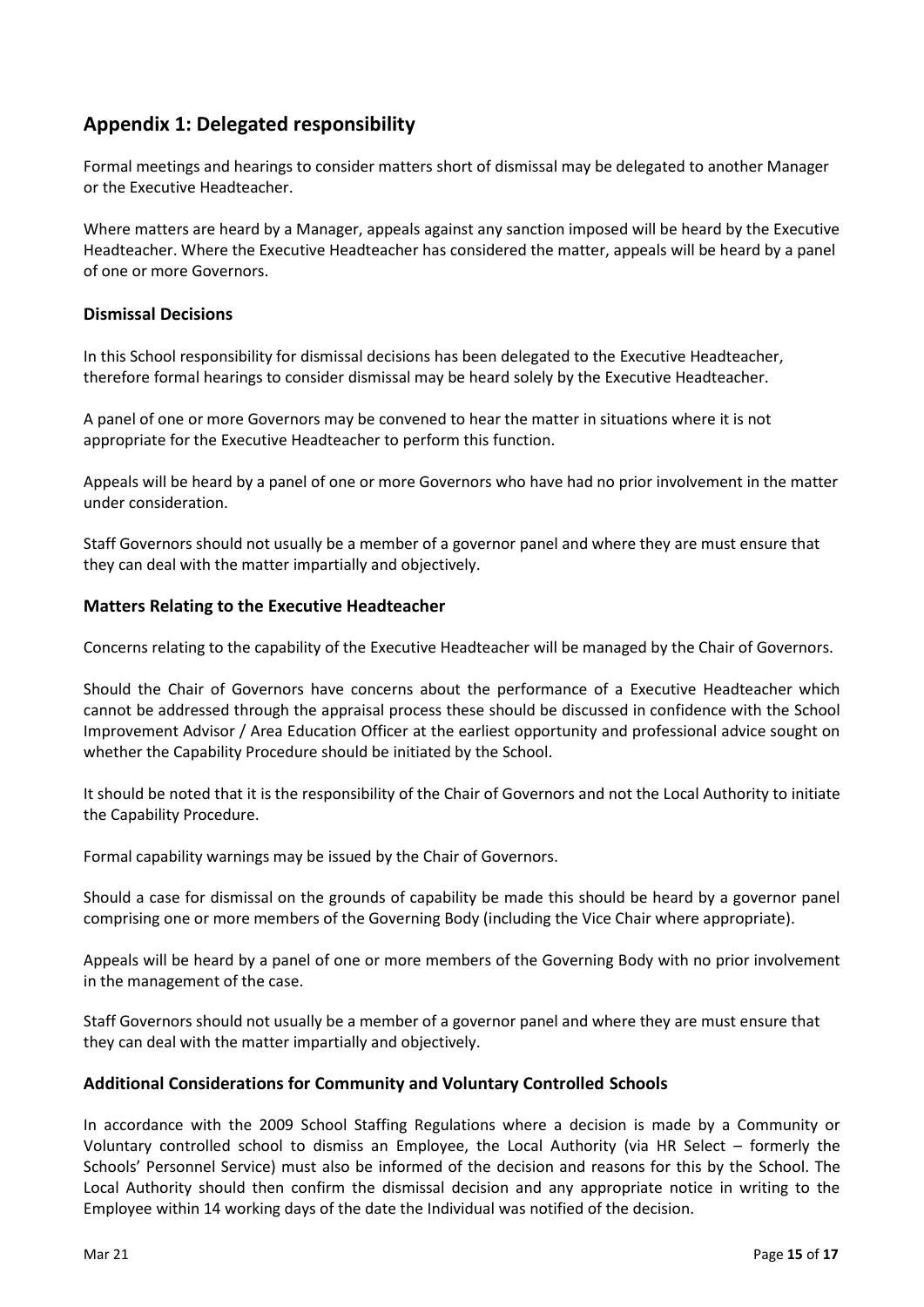#### **Appendix 2: Guidance for Hearings and Appeals**

#### **General**

Hearings and Appeals should take place at a reasonable time and place usually during the Employee's normal working hours unless otherwise agreed with the Employee and, in the case of Employees who work term time only, during the school term. Hearings and Appeals should not be heard beyond 5pm to protect the welfare of all parties. These arrangements may be varied by mutual agreement.

Consideration should be given to the venue for the hearing. There should be adequate rooms for the parties and arrangements to ensure that the hearing is conducted with discretion and that confidentiality is maintained. A venue away from the School site may be appropriate in certain circumstances.

The precise procedure to be followed will vary depending on the particular circumstances of each case, but in general the following will apply:

#### **Role of the Executive Headteacher / Panel hearing the Case**

It is the role of the Executive Headteacher / Panel hearing a case to consider the evidence presented and decide whether on the balance of probabilities:

- The case against the Employee has been established; or
- Whether it is appropriate and reasonable to issue a formal warning or dismiss the Employee

Should an Employee appeal the outcome of the hearing, it is the role of the Executive Headteacher / Panel considering the appeal to review the original decision on the basis of the grounds for appeal presented by the Employee and to consider whether the original outcome was within a range of reasonable responses given the circumstances.

If the case is to be heard by a panel, a chair will be identified who will have responsibility for facilitating the hearing.

#### **The Role of the Representative**

The Employee has the right to be accompanied to a hearing or appeal meeting by either a workplace colleague or recognised Trade Union representative.

The Representative may address the hearing to put and sum up the Employee's case, respond on behalf of the Employee at the hearing and confer with the Employee during the hearing. The Representative does not have the right to answer questions on the Employee's behalf, address the hearing if the Employee does not wish it or prevent the Employer from explaining their case.

#### **The Role of the HR Advisor**

The School may request that a HR Advisor attends a hearing or appeal meeting to advise the Executive Headteacher / Panel on the procedure and any points of employment law.

A further HR Advisor may also be in attendance to support the School in the presentation of their case.

The HR Advisor may be allowed to ask questions and clarify issues on behalf of the party they are supporting.